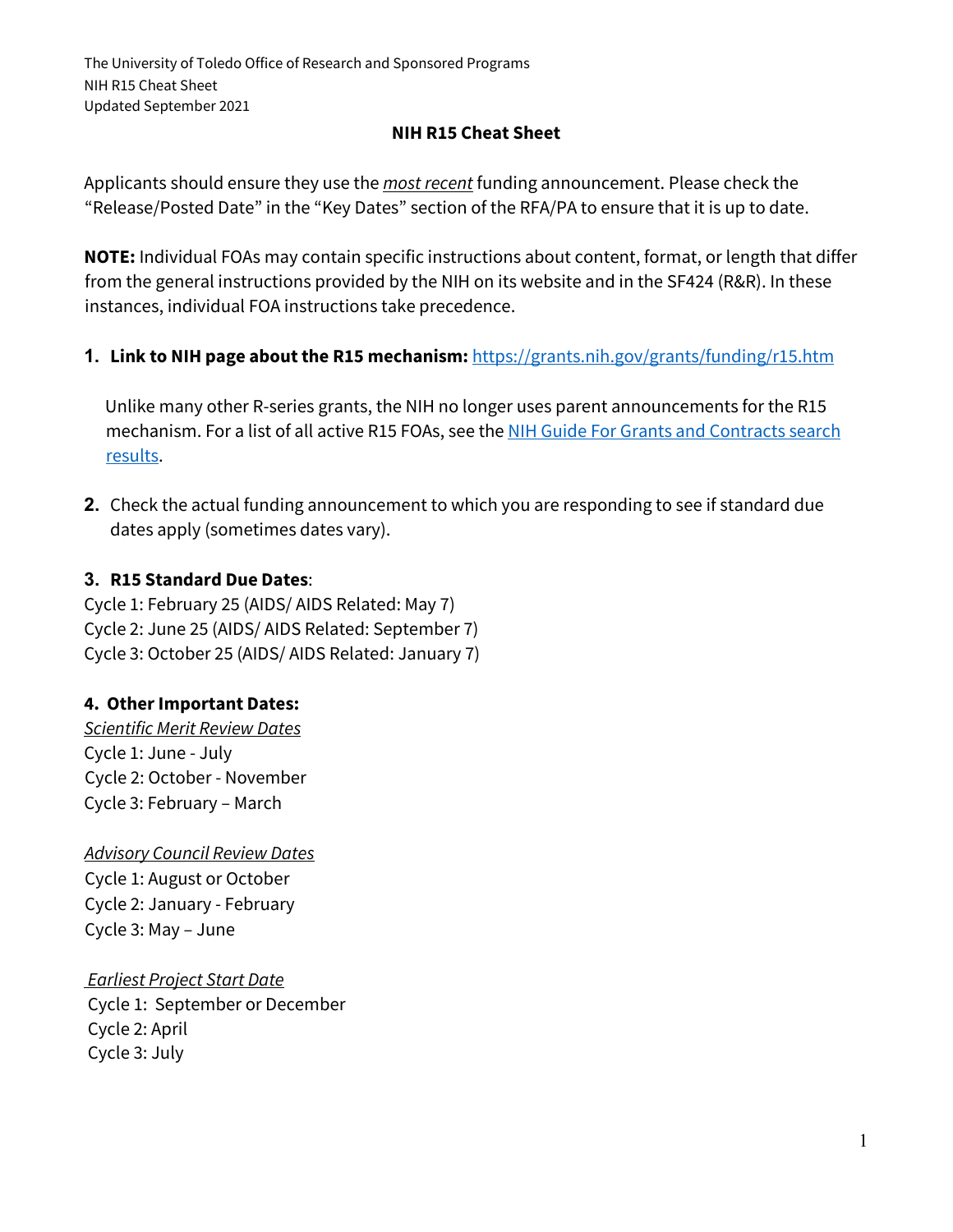- **5.** Check your announcement to see if single or multiple Principal Investigators (PIs) are allowed. For applications designating multiple PDs/PIs, **a Multiple PD/PI Leadership Plan** must be included. For more information about Multiple PD/PIs, please go to http://grants.nih.gov/grants/multi\_pi/faq.htm.
- **6. Purpose:** Supports small-scale research projects at educational institutions that provide baccalaureate or advanced degrees for a significant number of the Nation's research scientists but that have not been major recipients of NIH support. *Only certain UToledo colleges/departments are eligible to submit R15 (AREA or REAP) applications; please contact Eva English [\(eva.english@utoledo.edu\)](mailto:eva.english@utoledo.edu) or Anne Izzi [\(anne.izzi@utoledo.edu\)](mailto:anne.izzi@utoledo.edu) if you have questions about your eligibility.*

The goals of the R15 are to:

- support meritorious research,
- expose students to research, and
- strengthen the research environment of the institution.
- **7. Budget Information:** Project period is limited to 3 years. Direct costs are limited to \$300,000 over the entire project period. The entire budget, for all years of the award, must be requested in the first budget year. Do not complete budget periods 2 or 3. **Individual FOAs may require additional budget information. Review the Application and Submission Information section of the FOA for detailed instructions.**
- **8. Title:** Limited to **200 characters** (includes spaces and punctuation marks).

## **9. Project Summary (Abstract):**

- No longer than **30 lines of text**.
- Succinct and accurate description of the proposed work, able to stand on its own (separate from the application). Should be informative to other persons working in the same or related fields and understandable to a scientifically literate reader. Avoid both descriptions of past accomplishments and the use of the first person.
- State the application's broad, long-term objectives and specific aims, making reference to the health relatedness of the project (i.e., relevance to the mission of the agency). Describe the research design and methods for achieving the stated goals. Be sure that the project summary reflects the key focus of the proposed project so that the application can be appropriately categorized. Do not include proprietary, confidential information or trade secrets in the project summary. If the application is funded, the project summary will be entered into an NIH database and made available on the NIH Research Portfolio Online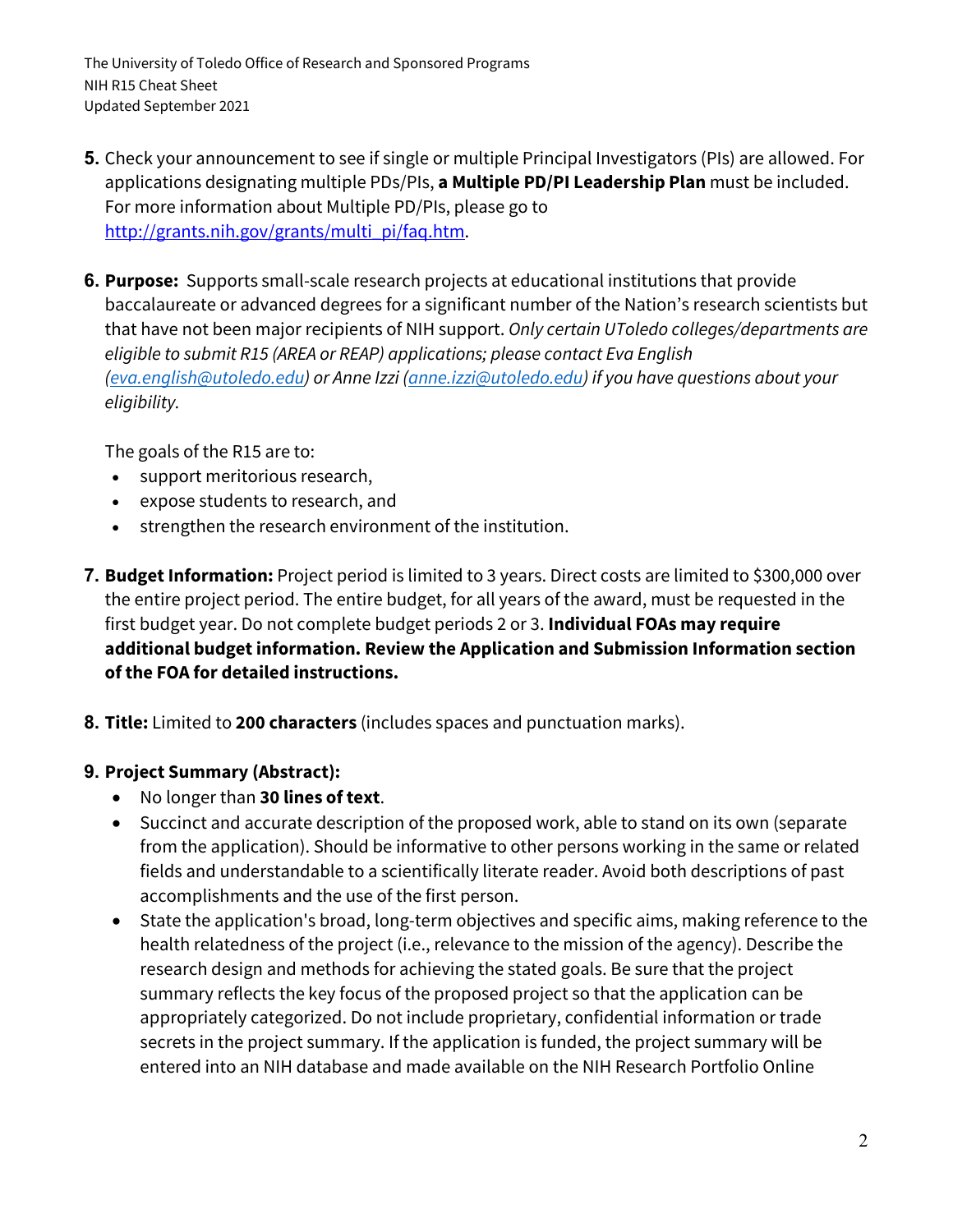> Reporting Tool (RePORT) and will become public information. Note that the "Project Summary/Abstract" attachment is not same as the "Research Strategy" attachment.

## **10. Project Narrative:**

- No more than **3 sentences**.
- Describe the **relevance to public health**: how, in the short or long term, the research would contribute to fundamental knowledge about the nature and behavior of living systems and/or the application of that knowledge to enhance health, lengthen life, and reduce illness and disability. If the application is funded, this public health relevance statement will be combined with the project summary (above) and will become public information.

# **10. Biographical Sketch:**

**NOTE:** The summary below covers applications with due dates before January 25, 2022. For applications due on or after January 25, 2022, please see the updated instructions on the NIH's [website.](https://grants.nih.gov/grants/forms/biosketch.htm)

**Use the sample format on the Biographical Sketch Format Page to prepare this section: <http://grants.nih.gov/grants/forms/biosketch.htm>**

- Each biosketch is limited to **5 pages**, including the table at the top of the first page.
- **Education:** begin with baccalaureate information.
- **"Personal Statement:"** Briefly describe why your experience and qualifications make you particularly **well-suited for your role** on this project.
- You may cite up to **four** publications or research products. You may cite interim research products, which have specific citation requirements. See related [Frequently Asked Questions](http://grants.nih.gov/grants/interim_product_faqs.htm) for more information. (NOT including publications that have been submitted or are in preparation).
- If you are citing NIH-funded studies in your publications section of your biosketch, and if these publications fall under the NIH Public Access Policy (http://publicaccess.nih.gov/), provide the NIH Manuscript Submission reference number (e.g., NIHMS97531) or Pubmed Central reference number or **PMCID** (e.g., PMCID234567). More information can be found here:http://www.nlm.nih.gov/pubs/techbull/so08/so08\_skill\_kit\_pmcid.html.
- The NIH Public Access Policy applies to all peer-reviewed articles accepted for publication on or after April 7, 2008 and onward. See http://publicaccess.nih.gov/ for more details.
- If the PMCID is not yet available because it is in process, then state "PMC Journal In Process." A list of the journals can be found here: [http://publicaccess.nih.gov/submit\\_process\\_journals.htm.](http://publicaccess.nih.gov/submit_process_journals.htm)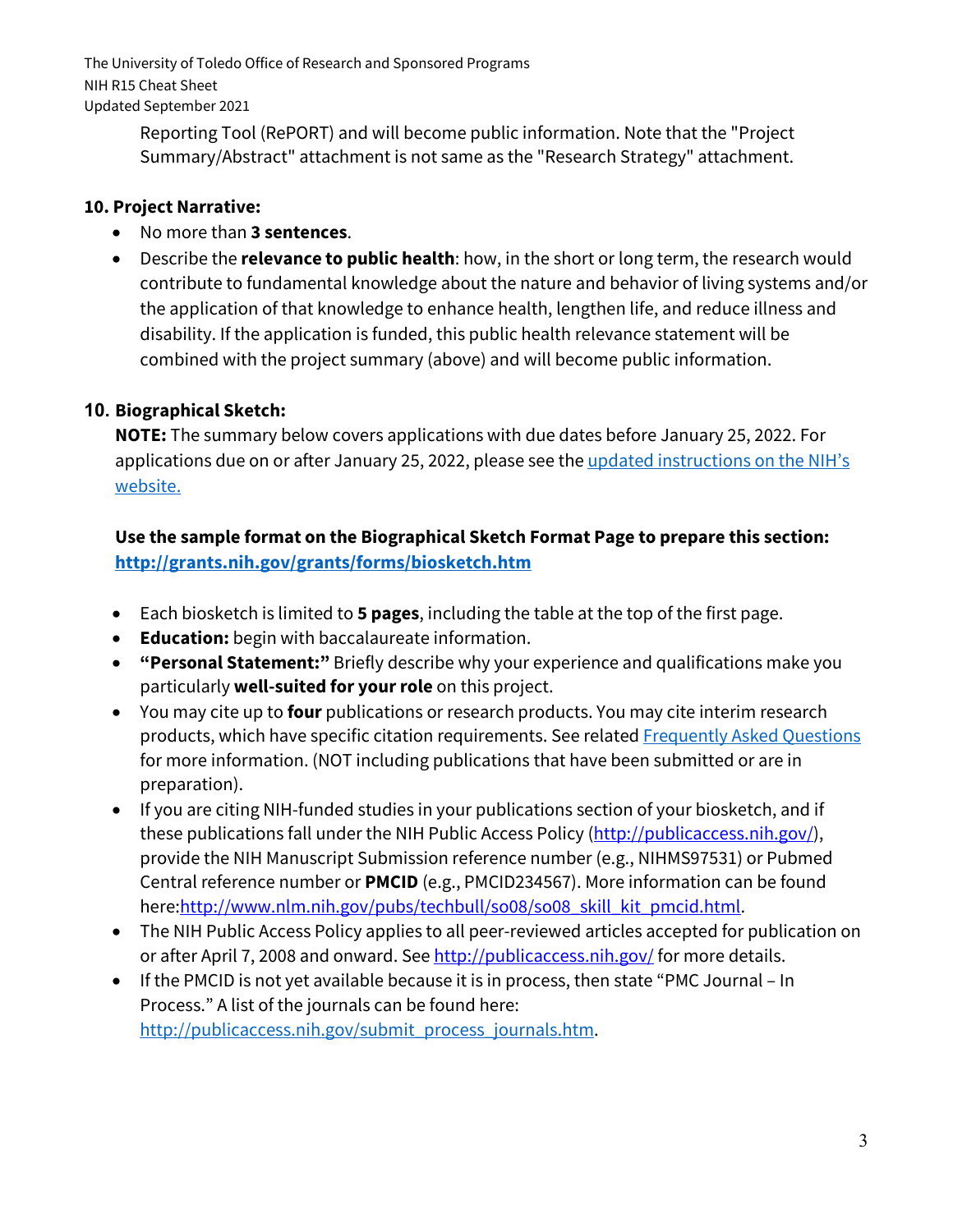- Updated September 2021
	- You may provide a URL to a full list of your published work. URL must be to a .gov website. NIH recommends using [My Bibliography.](http://www.ncbi.nlm.nih.gov/books/NBK53595/) Providing a URL to a list of published work is not required.
	- **Research Support**: List *selected* ongoing and completed (during the *last three years*) research projects (Federal or non-Federal support). Begin with the projects that are *most relevant* to the research proposed in this application. Briefly indicate the overall goals of the projects and your overall responsibilities. *Do not include number of person months or direct costs.*

#### **11. Specific Aims:**

- **1-page limit**. The Specific Aims do NOT count toward your Research Strategy, which has a 12 page limit.
- **Concisely** state the goals of the proposed research.
- Summarize the expected outcomes, including **impact** of research on fields involved.
- **Succinctly** list objectives of proposed research (e.g., to test a hypothesis, create a novel design, solve a specific problem, etc.).

#### **12. Research Strategy:**

- Cannot exceed **12 pages** (for R15s; page limits for other grant types will vary. Please see the [NIH Table of Page Limits](https://grants.nih.gov/grants/how-to-apply-application-guide/format-and-write/page-limits.htm) for other grant mechanisms.)
- This section includes three headings: **Significance, Innovation,** and **Approach**.

## **A. Significance:**

- Explain the **importance** of the problem or critical barrier to progress in the field that the proposed project addresses.
- Explain how the proposed project will improve scientific knowledge, technical capability, and/or clinical practice in **one or more broad fields**.
- Describe how the concepts, methods, technologies, treatments, services, or preventative interventions that drive this **field will be changed** if the proposed aims are achieved.

#### **B. Innovation:**

- Explain how the application **challenges** and seeks to **shift** current research or clinical practice paradigms.
- Describe any **novel** theoretical concepts, approaches or methodologies, instrumentation or intervention(s) to be developed or used, and any **advantage over existing** methodologies, instrumentation or intervention(s).
- Explain any **refinements, improvements, or new applications** of theoretical concepts, approaches or methodologies, instrumentation or interventions.

## **C. Approach:**

• Include **Preliminary Studies/Progress Report**in "Approach" Section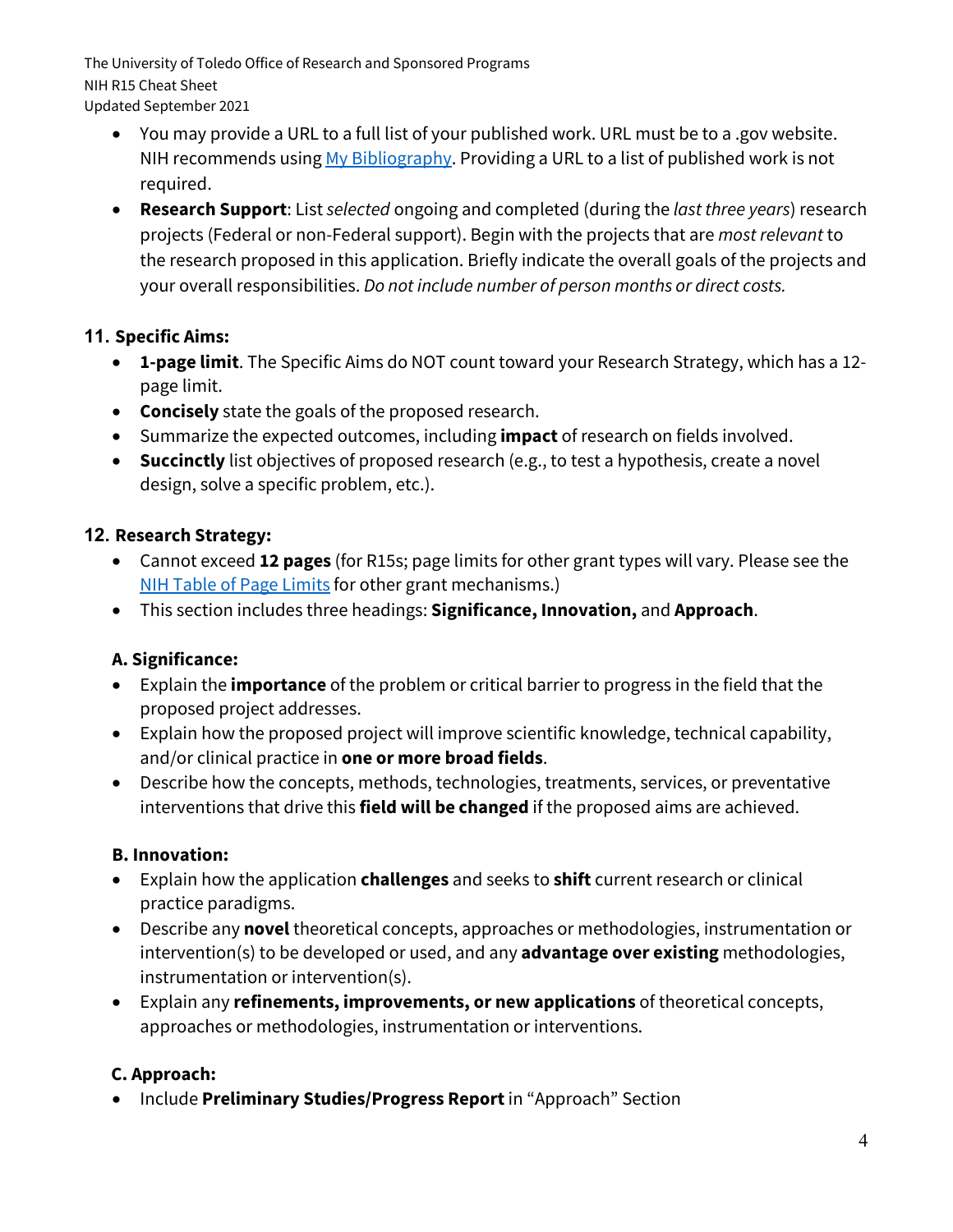- Describe the **overall strategy, methodology, and analyses** to be used to accomplish the specific aims of the project. Include how the data will be collected, analyzed, and interpreted and any resource sharing plans as appropriate.
- Discuss potential problems, alternative strategies, and benchmarks for success anticipated to achieve the aims.
- If the project is in the early stages of development, describe any **strategy to establish feasibility,** and address the management of any **high-risk aspects** of the proposed work.
- Point out any procedures, situations, or materials that may be **hazardous to personnel** and precautions to be exercised.

# **13. Other Sections:**

- Cover Letter: NIH suggests that you **request a specific Institute/Center** and a **specific review committee.** Check with the project officer listed on the funding announcement for advice on this.
- Facilities and Other Resources: PIs must identify facilities used, their capacities, pertinent capabilities, relative proximity and extent of availability to the project. Describe how the scientific environment in which the research will be conducted contributes to the probability of success.
	- For Early Stage Investigators, describe **institutional investment** in the success of the investigator. See NIH's [Early Stage Investigator Policies.](https://grants.nih.gov/policy/early-stage/index.htm)
- Bibliography/References Cited- this section does **not** count toward your page limit.
- Inclusion Enrollment Report
- Human Subjects Sections: -Protection of Human Subjects -Inclusion of Women and Minorities -Inclusion of Children -Targeted/Planned Enrollment Table
- Vertebrate Animals
- Select Agent Research. A full discussion on the use of Select Agents should appear in this section. PIs must describe the biocontainment resources available at all performance sites.
- Multiple PD/PI Leadership Plan (if applicable)
- Consortium/Contractual Arrangements (if applicable)
- Letters of Support
- Resource Sharing Plan(s)